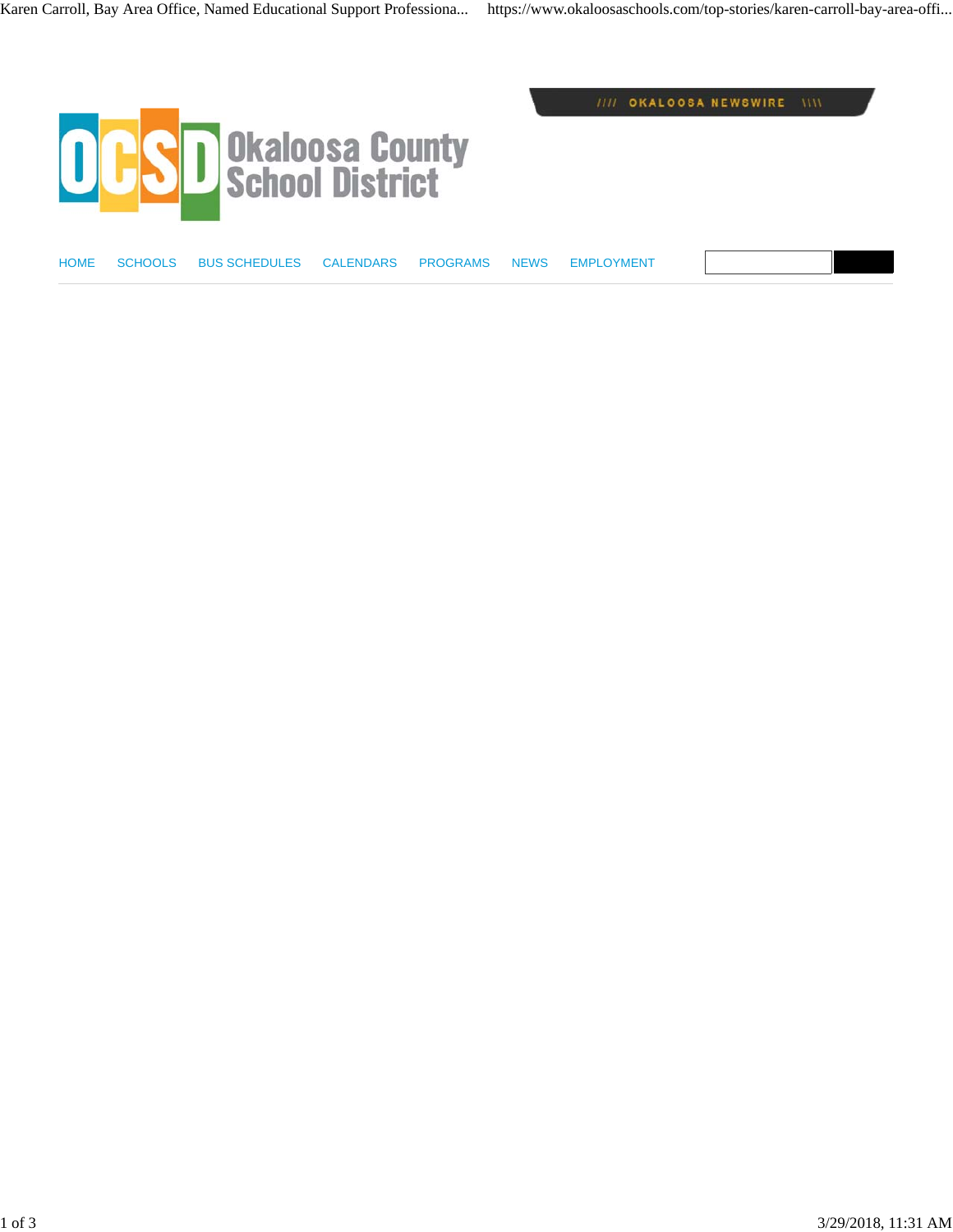

## Karen Carroll, Bay Area Office, Named Educational Support Professional of the Year

Karen Carroll, Exceptional Student Education (ESE) Bookkeeper/Records Secretary at the Bay Area Office, has been named the Educational Support Professional of the Year.



"Karen Carroll is an excellent nominee for Education Support Staff of the Year," said Melody Sommer, Program Director/ESE. "A few words come to mind immediately: Patient, Professional, and Persistent. Saying she has a big job is an understatement."

Karen assists in managing 13 budgets that total millions of dollars; is responsible for ordering all ESE student equipment and testing protocols for evaluating students; and processes all ESE records requests and